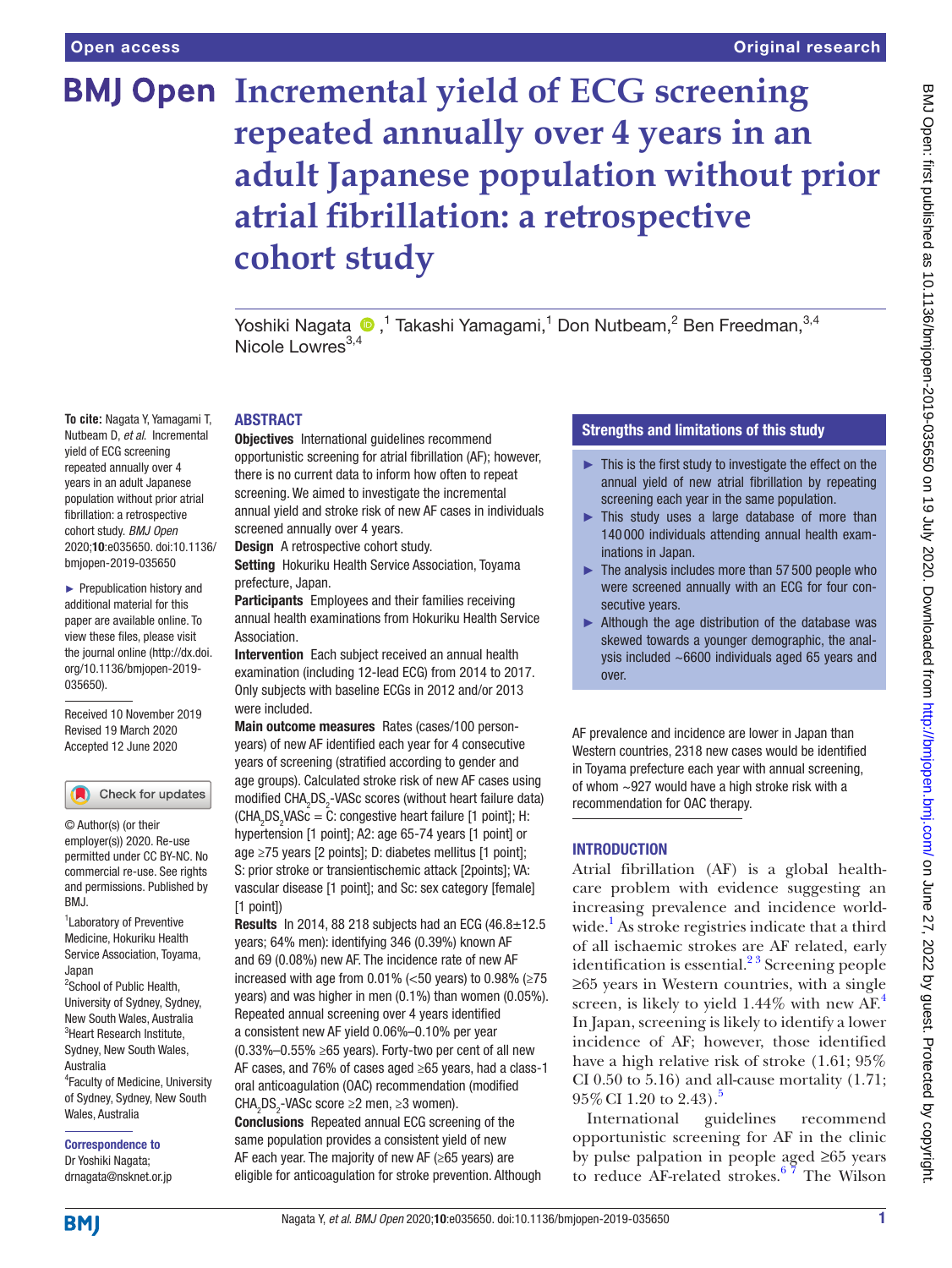

<span id="page-1-0"></span>Figure 1 Study flowchart. AF, atrial fibrillation.

and Jungner, WHO, criteria for a screening test requires that any screening intervention must have a defined timeframe for when screening should be repeated and that it is not a once-off process.<sup>[8](#page-5-5)</sup> However, there is no clear recommendation in the AF guidelines regarding if screening should be once only or repeated, and what the frequency for repetition of screening should be.<sup>67</sup> To date, there are no published data regarding the incremental yield that would be found by repeating opportunistic or systematic screening each year in people without AF, and it is uncertain whether there would be diminishing returns from screening with each subsequent year. In order to determine the incremental yield of repeated screening, physicians need to repeat screening in an AF-negative population on a regular basis.

In Japan, employers have a legal obligation to provide annual health examinations for the employees and their families. For non-employed or retired residents, the government provides access to annual health examinations, although attendance is optional. The annual health examination screen is comprehensive, including screening for respiratory, metabolic, cardiovascular, ophthalmology, hearing, gynaecology and lifestyle disorders, with many companies, including a 12-lead ECG. We had the unique opportunity to investigate the effect of repeating screening each year on the yield of new AF, by assessing a large database of annual ECGs taken during health examinations in Toyama prefecture, Japan. Therefore, this study aimed to: (1) investigate the incremental yield of new AF identified through annual screening repeated over a 4-year period; (2) determine the stroke risk of new AF cases identified through screening and (3) determine the estimated prevalence of AF in Toyama prefecture, Japan.

# **METHODS**

This retrospective cohort study examined data from annual health examinations performed in Toyama prefecture by the Hokuriku Health Service Association between 2012 and 2017.

# Annual health examination

Hokuriku Health Service Association in Toyama prefecture performs annual health examinations on approximately 150000 workers and their families each year. The annual health examination includes a 12-lead ECG, chest X-ray, blood pressure measurement, body mass index, blood sugar, HbA1c (hemoglobin A1c), cholesterol (total cholesterol, low density lipoprotein, triglyceride, high density lipoprotein), uric acid, liver enzyme (aspartate aminotransferase, alanine aminotransferase, gammaglutamyl transpeptidase), renal function (blood urea nitrogen, creatinine), urinalysis and testing for blood cell count and blood chemistry. The examination also comprises a self-reported health questionnaire which includes information on the previous history of stroke, diabetes mellitus, hypertension, myocardial infarction, angina pectoris and arrhythmia.

Hypertension was diagnosed if peripheral blood pressure was  $\geq$ 140/[9](#page-5-6)0 mm Hg,<sup>9</sup> or if the health questionnaire indicated current treatment for hypertension. Diabetes was diagnosed using HbA1c ≥6.5% (National Glycohemoglobin Standardization Program), a fasting blood glucose concentration of ≥126mg/dL, or a random blood glucose concentration of  $\geq 200 \text{ mg/dL}^{10}$  $\geq 200 \text{ mg/dL}^{10}$  $\geq 200 \text{ mg/dL}^{10}$  or if the health questionnaire indicated current treatment for diabetes. AF was diagnosed from the 12-lead ECG by a trained cardiology doctor in Hokuriku Health Service Association: AF (Minnesota Codes 8-3-1 and 8-3-3) or atrial flutter (Minnesota Codes 8-3-2 and 8-3-4). AF symptoms were determined from information contained in the health questionnaire. AF symptoms were classified into typical symptoms (palpitations or erratic pulse), atypical symptoms (dizziness, orthostatic dizziness, dyspnoea and chest pain) or asymptomatic (ie, no symptoms).

# Study subjects

Data were retrieved from electronic records for all 141441 people who attended for a health examination in 2014: a 12-lead ECG was performed in 110792 of the examinations. Only people aged ≥20 years, and with a prior ECG recorded in 2012 or 2013, were deemed eligible; therefore, the baseline sample consisted of 88218 subjects [\(figure](#page-1-0) 1). Study subjects with AF diagnosed on ECG in either 2012 or 2013 were considered to have 'known AF', which is likely to be mainly permanent and persistent forms of AF. All subjects without known AF were followed up over 4 years, from 2014 until 2017, with consecutive health examinations, including an annual ECG. The annual incidence (cases per 100 person-years) of newonset AF was calculated for each year (2014–2017) and stratified according to gender and age groups.

# Modified CHA<sub>2</sub>DS<sub>2</sub>-VASc score

An estimation of stroke risk (ie, modified  $\mathrm{CHA}_{2}\mathrm{DS}_{2}$ -VAS $\mathrm{c}$ score) was calculated without points for heart failure or peripheral artery disease, as health examination data were not available for the presence of either of these co-morbidities  $(CHA_2DS_2VASc = C$ : congestive heart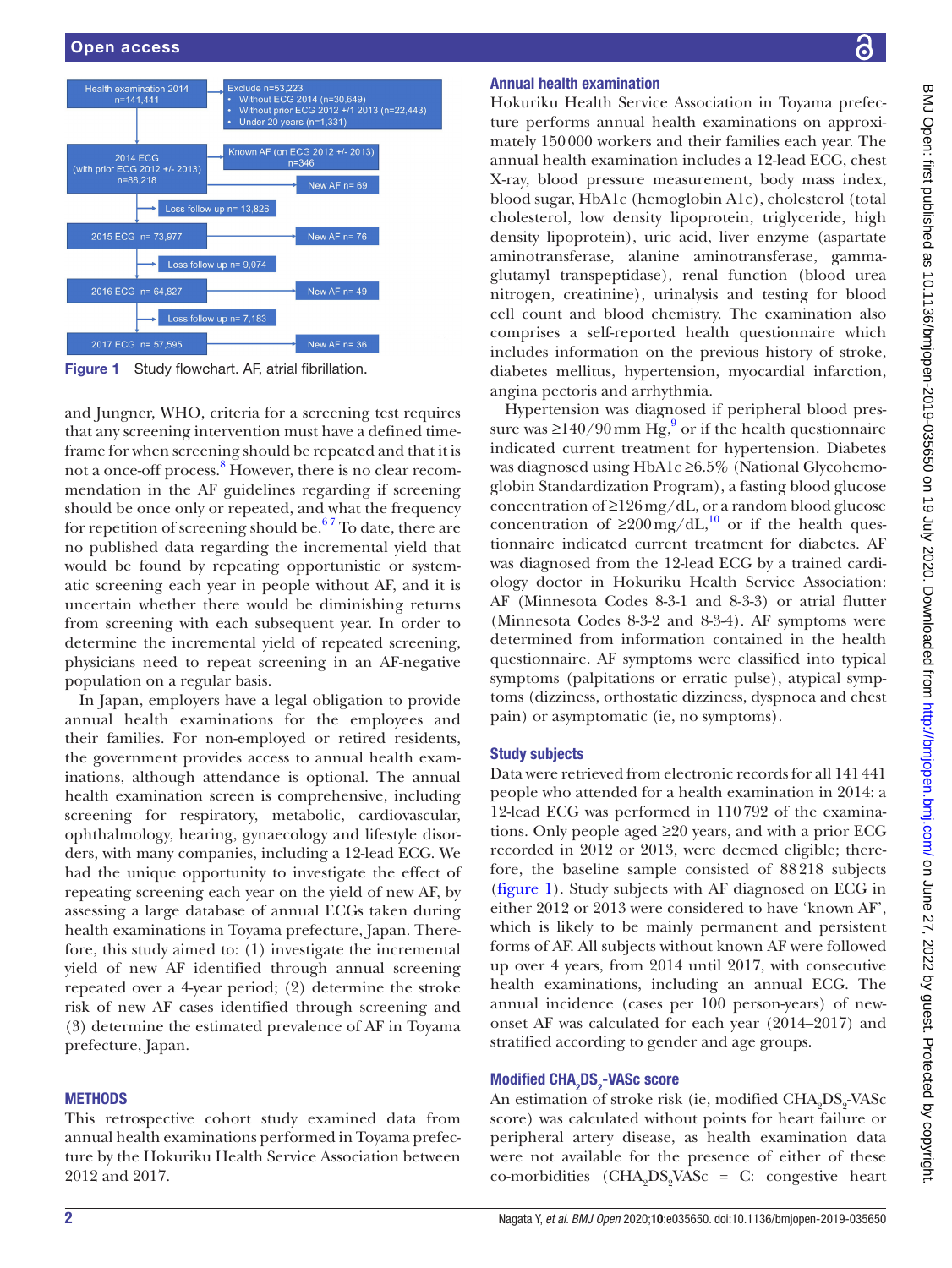

<span id="page-2-1"></span>Figure 2 Yield of known and new-onset AF stratified by age and gender. AF, atrial fibrillation.

failure [1 point]; H: hypertension [1 point]; A2: age 65- 74 years [1 point] or age ≥75 years [2 points]; D: diabetes mellitus [1 point]; S: prior stroke or transientischemic attack [2points]; VA: vascular disease [1 point]; and Sc: sex category [female] [1 point]). The modified  $\rm CHA_{2}DS_{2}$ VASc score was calculated for known AF using 2014 data and for new AF using data from the year of detection. Subjects were categorised according to guideline recommendations for oral anticoagulation (OAC): 'no OAC recommendation' (modified CHA<sub>2</sub>DS<sub>2</sub>-VASc score: 0 men, 1 women); 'consider OAC' (modified CHA<sub>2</sub>DS<sub>2</sub>-VASc score: 1 men, 2 women) or 'class-1 OAC recommendation' (modified CHA<sub>2</sub>DS<sub>2</sub>-VASc score: ≥2 men, ≥3 women). $6$ 

#### Prevalence of AF in Toyama prefecture

The estimated prevalence of AF, in the Toyama prefecture, was calculated using the rates of known and new AF detected in our study in 2014 and assuming that the rate is constant. These rates were extrapolated to the 2014 Toyama population data sourced from the Toyama prefectural government.<sup>[11](#page-5-8)</sup> The data were stratified according to age and gender-specific prevalence, using age-stratified and gender-stratified results from our study ([online supplementary 1\)](https://dx.doi.org/10.1136/bmjopen-2019-035650) and the 2014 Toyama population data.

#### Statistical analysis

Continuous variables are presented as mean±SD and categorical variables as numbers and percentages. The yield of known AF and new AF detected through screening are presented as rates (ie, cases per 100 person-years) with accompanying binomial 95%CI calculated using Clopper-Pearson methodology. AF detection rates were stratified according to age groups and gender. Estimated AF prevalence rates are also presented as rates (cases per 100 person-years). Logistic regression, linear regression and Pearsons  $\chi^2$  test were used to assess time trends for the yield of new AF detected each year. Data were collected and analysed by the Statistical Package for Social Sciences software (IBM SPSS Statistics V.25).

<span id="page-2-0"></span>

| <b>Table 1</b> Characteristics of eligible cohort in 2014 |                  |
|-----------------------------------------------------------|------------------|
| <b>Characteristics</b>                                    | Cohort (n=88218) |
| Age, years, mean $\pm$ SD                                 | $46.8 \pm 12.5$  |
| Age 65-74 years, n (%)                                    | 5874 (6.7)       |
| Age 75 and over years, n (%)                              | 814 (0.9)        |
| Gender, men, n (%)                                        | 56781 (64)       |
| Co-morbidities                                            |                  |
| Hypertension                                              | 10771 (12)       |
| Diabetes mellitus                                         | 3597(4.1)        |
| Previous cerebrovascular disease                          | 1029 (1.2)       |
| <b>Myocardial infarction</b>                              | 335(0.4)         |
| Angina pectoris                                           | 541 (0.6)        |

#### Patient and public involvement

There were no funds or time allocated for patient and public inolvement so we were unable to involve patients. We have invited patients to help us develop our dissemination strategy.

#### **RESULTS**

The eligible cohort included 88218 people, ranging in age from 20 to 109 years (mean age  $46.8\pm12.5$  years), of which  $92\%$  were  $\lt 65$  years old and  $64\%$  were male [\(table](#page-2-0) 1, [online supplementary 2](https://dx.doi.org/10.1136/bmjopen-2019-035650)). [Table](#page-2-0) 1 outlines the characteristics of the eligible cohort. In 2014, the rate of known AF was 0.39% (95% CI 0.35% to 0.44%) (n=346), mean age 62.9±11.4 years (range 22–103 years) [\(figure](#page-2-1) 2, [online supplementary 1](https://dx.doi.org/10.1136/bmjopen-2019-035650)). The sex-specific rate of known AF was 0.52% (95% CI 0.46% to 0.58%) in men and 0.16% (95% CI 0.12% to 0.21%) in women. From the 2014 ECG, new-onset AF was identified in 0.08% (95% CI 0.06\% to 0.10\%) (n=69), mean age 64.0±12.6 years (range 43–109 years) ([figure](#page-2-1) 2, [online supplementary](https://dx.doi.org/10.1136/bmjopen-2019-035650)  [1](https://dx.doi.org/10.1136/bmjopen-2019-035650)). The sex-specific incidence rate of new-onset AF was 0.10% (95% CI 0.07% to 0.12%) in men and 0.05% (95% CI 0.03% to 0.08%) in women. The rate of both known and new onset AF increased with age and was higher in men than women. From the 6688 subjects aged 65 years and over in 2014, there were 149 known AF cases (2.23%, 95%CI 1.89% to 2.61%) and 30 new-onset AF cases  $(0.45\%, 95\% \text{ CI } 0.30\% \text{ to } 0.64\%).$ 

For the 2014 cohort with known AF, 51% (175/346 cases) had hypertension for which 77% were on medication and 22% (77/346 cases) had diabetes for which 56% were on medication. In those with new-onset AF in 2014, hypertension was present in 45% (31/69 cases) with 77% on medication and diabetes was present in 16% (11/69 cases) for which 45% were taking medication.

#### Incremental yield of annual screening

The incremental yield of new-onset AF identified through repeat annual ECG screening of the same cohort with no prior history of AF is outlined in [figure](#page-1-0) 1. Of the 88218 people screened in 2014, 73977 were screened again in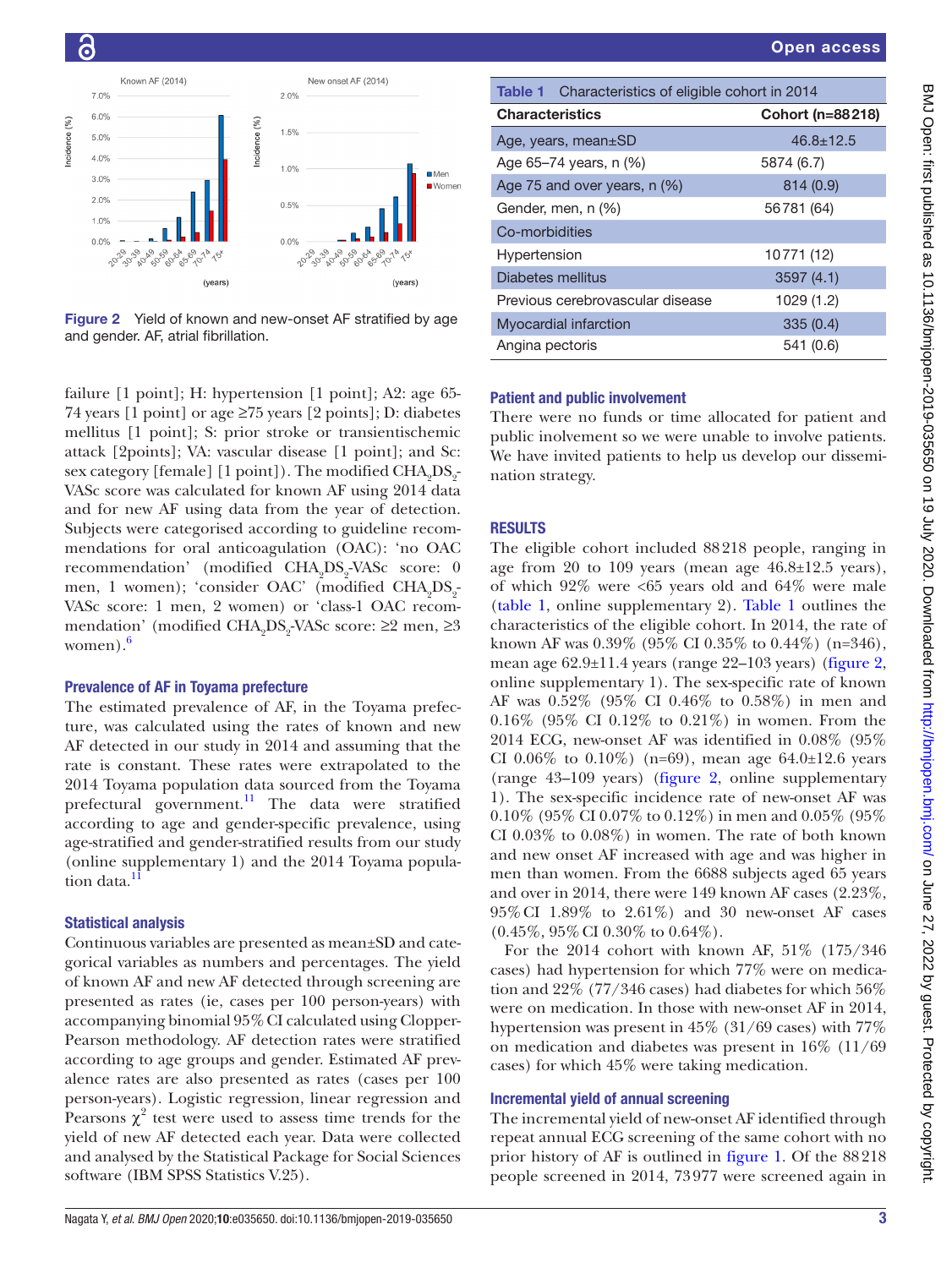

<span id="page-3-0"></span>Figure 3 Incidence of new-onset AF detected each year from 2014 to 2017. AF, atrial fibrillation.

2015; 64827 had repeat screens in both 2015 and 2016 and 57595 had repeat screens in 2015, 2016 and 2017. Therefore, the follow-up rate for all 4 years was 65% of the baseline population.

Yield of new AF did not appear to decline with each consecutive year of screening from 2014 to 2017 (0.08% (95%CI 0.06% to 0.10%), 0.10% (95% CI 0.08% to  $(0.13\%)$ ,  $0.08\%$  (95% CI 0.06% to 0.10%) and 0.06% (95%) CI 0.04% to 0.09%) in each year, respectively) [\(online](https://dx.doi.org/10.1136/bmjopen-2019-035650) [supplementary 3\)](https://dx.doi.org/10.1136/bmjopen-2019-035650). The incremental yield was notably and consistently higher in men than women ([figure](#page-3-0) 3). The mean incidence rates of new-onset AF over the 4 years were 0.10% in men and 0.04% in women.

When focusing the results to subjects aged 65 years and over, in line with guideline recommendations for AF screening, the screening yield was higher than that for the general population. The incidence rate remained relatively constant over the four consecutive years of screening and was 0.45% (95% CI 0.30% to 0.64%), 0.55% (95% CI 0.36% to 0.80%), 0.33% (95% CI 0.18% to 0.57%) and 0.42% (95% CI 0.22% to 0.71%), respectively, with no noticeable decline over time ([online supplementary 3](https://dx.doi.org/10.1136/bmjopen-2019-035650)). Overall, there was a higher yield for men than women despite a reduction in the incidence rate for men in the



<span id="page-3-1"></span>Figure 4 Oral-anticoagulation recommendations. AF, atrial fibrillation; OAC, oral-anticoagulation therapy. Note. Modified CHA<sub>2</sub>DS<sub>2</sub>-VASc scores are likely an underestimation as scores were calculated from health examination data, which did not include information on heart failure or peripheral artery disease.

third year of screening [\(figure](#page-3-0) 3). The mean incidence rates were 0.48% in men and 0.37% in women.

In total, 230 cases of new-onset AF were identified over the 4 years. Most of these cases were asymptomatic 73% (n=167). Typical symptoms were reported by only 20% (n=45) and atypical symptoms were reported by 8%  $(n=18)$ .

#### Stroke risk and oral anticoagulation eligibility

As anticipated, mean modified CHA<sub>2</sub>DS<sub>2</sub>-VASc scores increased with age, reaching  $4.1 \pm 1.5$  for known AF and  $3.7\pm1.2$  for new AF in those aged  $\geq$ 75 years [\(online supple](https://dx.doi.org/10.1136/bmjopen-2019-035650)[mentary 4\)](https://dx.doi.org/10.1136/bmjopen-2019-035650). Almost half (n=255, 44%) of all AF cases had a class-1 recommendation for OAC: 46% (n=158) of known AF and  $42\%$  (n=97) of new-onset AF [\(figure](#page-3-1) 4). When considering only subjects  $\geq 65$  years (n=246), the number with a class-1 OAC recommendation rose significantly to 76% (n=187) of the population: 76% (113/149) of known AF and  $76\%$  (74/97) of new-onset AF ([figure](#page-3-1) 4).

#### Estimated AF prevalence in Toyama prefecture

The number of people with known AF in Toyama prefecture in 2014 was estimated to be 11212 (6351 men, 4861 women), based on the age-specific and sex-specific rates of known and new AF in the study cohort in 2014, and assuming that the rate is constant [\(online supplementary](https://dx.doi.org/10.1136/bmjopen-2019-035650)  [5](https://dx.doi.org/10.1136/bmjopen-2019-035650)). This equates to an overall AF prevalence of 1.53% for adults ≥20 years old in the Toyama prefecture: 1.79% prevalence for men and 1.30% prevalence for women. As expected, numbers of known AF increase with increasing age in both men and women. Each year, there is likely to be an additional 2318 new cases of AF (1165 men, 1154 women). Due to the large population of women over 75 years in Toyama prefecture, almost half of all new AF cases are likely to be women aged ≥75 years, who all have a class-1 OAC recommendation.

#### **DISCUSSION**

To our knowledge, this is the first study to report the incremental yield of new AF identified from repeating screening each year in a population without prior AF. Our study in Toyama prefecture, Japan, identified that the yield of new AF ranged between 0.06% and 0.1% each year (for the cohort ≥20 years), and did not appear to decline over time during the 4-year follow-up period. When limiting the results to subjects aged 65 years and over, as per guideline recommendations for AF screening, the annual yield of new AF ranged between 0.33% and 0.55% each year, and again, did not appear to decline over the 4-year period. Across all age groups, the incremental yield of new AF was greater in men than in women, in keeping with the higher prevalence in men than women. It is important to note that 80% of the new AF cases aged 65 years and over had a sufficient stroke risk to receive a class-1 recommendation for OAC. This is likely an underestimation of the actual number eligible for OAC as we were unable to assign points to the  $\rm CHA_{2}DS_{2}$ -VAS $\rm c$  scores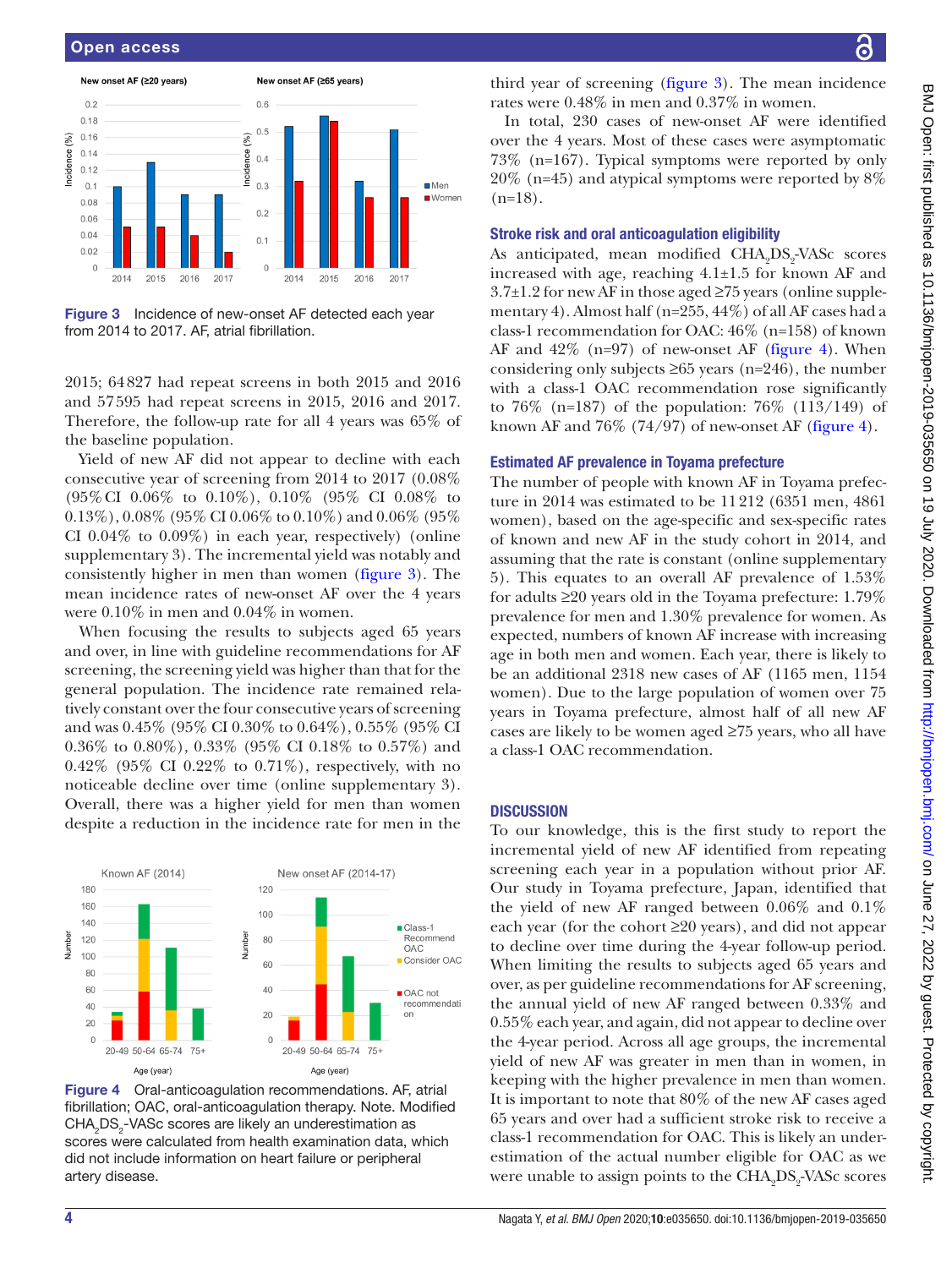for heart failure or peripheral artery disease due to the absence of these data. The high proportion of treatable AF indicates that the annual screen-detected AF is of great clinical relevance and, with appropriate antithrombotic therapy, would be expected to reduce cardioembolic stroke due to unknown AF.

It is well established that significant racial differences exist, and rates of AF in Japan are much lower across all age groups, compared with representative data reported from Western countries.<sup>12 13</sup> It is therefore not surprising that the incidence rate of new AF for people aged  $\geq 65$ years is also lower in our study  $(-0.45\%/year)$  than the rate of 1.4% in Western Countries, identified in a systematic review of screening. $^{14}$  It is thought that lower AF rates in Japan may be related to overall lower incidences of cardio-metabolic and other risk factors for AF, but over the next few decades, AF prevalence may increase with a gradual increase in lifestyle-related cardio-metabolic risk factors[.12 13](#page-5-9) Therefore, the incidence of new AF in Japan may escalate in the future and will benefit from early detection. However, it is likely that many cases would not be detected without annual screening, as the majority  $(-73%)$  of our new AF cases were asymptomatic. This high rate of asymptomatic AF is well documented across many countries, supporting the need to screen.<sup>15</sup> An American study interrogating pacemaker data has shown that palpitations occur in only 30% of all AF episodes, and a study using data from the Fushimi AF registry, Japan, has also reported that 50.3% patients with AF were asymptomtic.<sup>16</sup>

As annual health checks, including an ECG, are available to all residents, early detection of new-onset AF should be possible on a population-wide level in Japan. Annual health checks are comparable in some ways to systematic screening due to their organised nature; however, it also differs from systematic AF screening as it is not targeted at the desired age-group ≥65 years, testing is not focused on detecting AF, and it lacks a clear and established treatment/management pathway should AF be detected. Nonetheless, as detection rates are known to be the same for both opportunistic and systematic screening, $^{17}$  it is likely that our results could be valid for both methods.

The constant yield identified each year through screening is important in terms of guiding screening recommendations and indicates repeating screening on an annual basis may be viable, at least over 4 years. Data from our study can be used to inform and model cost-effectiveness analyses of repeating single-timepoint ECG screening annually. However, the likely costs and potential benefits of repeating screening each year will need to be individually assessed for each setting in relation to the prevalence of AF in the local population and the method of screening, especially in countries where annual health checks (including 12-lead ECG) are not an established practice. Many studies have demonstrated the cost-effectiveness of AF single-timepoint screening in various settings, including general practice and commu-nity in Western countries.<sup>[17–21](#page-5-13)</sup> In Japan, both annual

ECG screening and annual pulse palpation screening programmes have been deemed to be cost-effective for stroke prevention, when calculated using a Markov modelling programme, regardless of the lower incidence of new AF in Japanese people.<sup>[22](#page-6-0)</sup>

In our study, the rate of known AF (0.39%) was lower than the rates reported in earlier studies in Japan, whose cohorts had very different characteristics. Our study subjects were younger (age  $\geq 20$  years; mean 47 years) than other studies; and the majority of subjects were healthy workers and their families. A study of registry data in 2009 identified a higher AF prevalence rate of 0.56% using health examinations from a mixture of company clinics, health centres and local governments in Japan, in adults aged ≥40 years, with the majority (73%) of the cohort aged 50 years and over. $23$  In a second study using annual health examination data of non-employee residents in local government, the AF prevalence rate was higher again at 1.6% for adults aged ≥40 years (mean age  $\approx 72\pm 10$  years).<sup>24</sup> As local governments provide annual health examinations for retired workers (retirement occurs at ~60–65 years of age) and those unable to work, studies using local government health examinations are likely to have a more elderly or unwell population than our study. However, when considering just the population over 65 years, our data suggest an overall AF prevalence (known plus new AF) of  $\sim 2.7\%$  which is in line with rates from other Japanese studies reporting a prevalence of 1.0%–1.5% for ages 60–69 years; 2.9% for age 70+ years and  $3.2\%$  for age  $80+$  years.<sup>23-25</sup>

Our data indicate that there will be 2318 new cases of AF in Toyama prefecture each year, and 40% will have a high risk of stroke and a guideline recommendation for OAC. In current practice, OAC prescription is low: the reported OAC prescription rate from the Fushimi AF Registry was 55% despite a mean  $\text{CHA}_2\text{DS}_2\text{-VASc}$ score of  $3.4<sup>26</sup>$  and the Shinken Database reported OAC prescription rates of  $46\%.$ <sup>5</sup> Furthermore, analysis of the J-Rhythm registry, Fushimi AF registry, and the Shinken database identified a high rate of stroke (18.4 per 1000 person-years) in AF patients with a  $\text{CHA}_2\text{DS}_2\text{-VASc score}$  $≥2$  not receiving OAC.<sup>27</sup> In a retrospective study of Danish patients with AF, 39% received antiplatelet therapy alone, and 25% patients with AF did not receive any antithrombotic therapy before the stroke. $^{28}$  It is, therefore, vital that guideline-based OAC prescription is improved. To compound this issue, there is no current defined pathway for medical review if new AF is identified through annual health checks in Japan. Therefore, there is a need to establish viable treatment pathways for those identified with new AF, to ensure appropriate access to medical review and evidence-based OAC treatment to prevent stroke.

#### Limitations

Although our analysis was based on 88218 people screened, the distribution of the sample was skewed towards a younger demographic with a mean age of 47 years, and the primary age of interest in AF screening is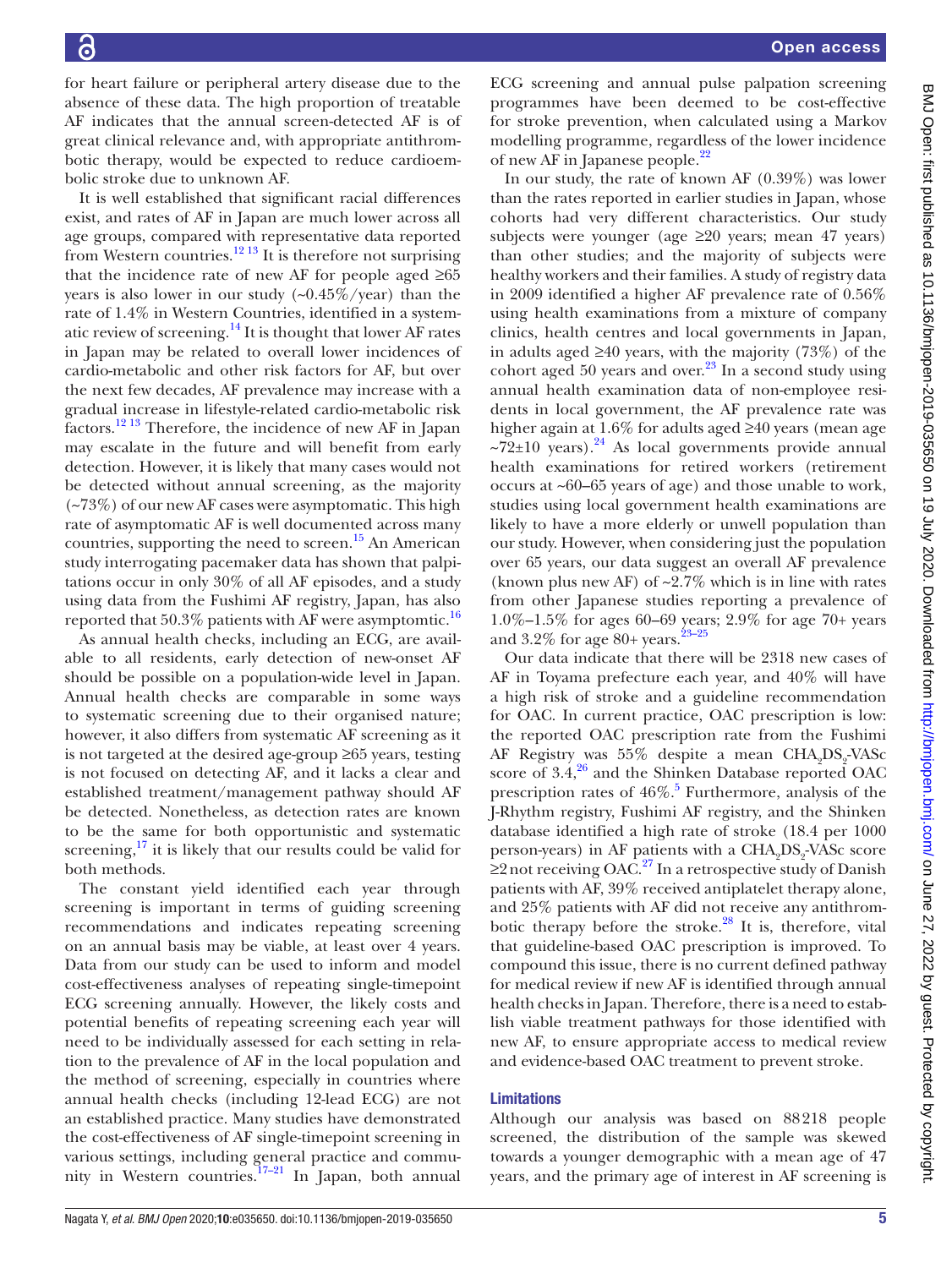#### Open access

generally ≥65 years. However, it is important to note that our data contains ~6600 people over 65 years, and there are few other screening studies who have managed to screen more than [4](#page-5-2)000 people over the age of 65 years.<sup>4</sup> As a single ECG screen was performed each year, it is likely that some people with paroxysmal AF may not have been identified, and those who were identified most likely had permanent and persistent forms of AF. Consequently, our baseline sample may contain some people with undetected paroxysmal AF, and it is possible that our results may underestimate the prevalence of AF in the Toyama prefecture. Furthermore, as we did not have data on heart failure and peripheral artery disease in the study dataset, we presented a modified  $\mathrm{CHA}_{2}\mathrm{DS}_{2}$ -VAS $\mathrm{c}$  score. The modified score will likely underestimate the overall stroke risk to a small degree, meaning our results should be considered a conservative estimate of stroke risk. Our data were collected from one site in the Toyama prefecture, Japan, and therefore may not be generalisable to other prefectures in Japan or other countries.

#### **CONCLUSION**

Repeating screening on an annual basis seems likely to yield a relatively consistent rate of AF each year, at least over 4 years of follow-up in Japan. Incidence of new AF, and overall AF prevalence, is lower in Japan than Western countries, but the majority of new AF cases identified (aged 65 years and over) have a guideline OAC recommendation for stroke prevention. Annual ECG screening in this population is likely to identify an incremental yield of ~0.08% with unknown AF, equating to 2318 new cases annually in Toyama prefecture, Japan. It is important to have a viable treatment pathway in place for these newly identified AF cases, to ensure appropriate access to medical review and evidence-based OAC treatment to prevent stroke. The potential application of annual AF screening to other countries where systematic annual health screening, including an ECG, is not established practice would need careful examination in relation to likely cost and potential benefit.

Acknowledgements The authors would like to acknowledge the expert statistical assistance of Hongbing Wang for the analyses in this study.

Contributors YN, TY, DN, SBF and NL designed the study. YN and TY gained ethical approval and data collection. All authors contributed to data analysis. YN drafted the manuscript. All authors reviewed and approved the final manuscript.

Funding NL is funded by a NSW Health Early Career Fellowship (H16/52 168).

Competing interests SBF reports grants, personal fees and non-financial support from Bayer, grants, personal fees and non-financial support from BMS-PFizer, personal fees and non-financial support from Daiichi-Sankyo, outside the submitted work.

Patient and public involvement Patients and/or the public were not involved in the design, or conduct, or reporting, or dissemination plans of this research.

Patient consent for publication Not required.

Ethics approval Ethics approval has been granted through the Hokuriku Health Service Association Ethics Committee.

Provenance and peer review Not commissioned; externally peer reviewed.

Data availability statement Data may be obtained from a third party and are not publicly available.

Open access This is an open access article distributed in accordance with the Creative Commons Attribution Non Commercial (CC BY-NC 4.0) license, which permits others to distribute, remix, adapt, build upon this work non-commercially, and license their derivative works on different terms, provided the original work is properly cited, appropriate credit is given, any changes made indicated, and the use is non-commercial. See: [http://creativecommons.org/licenses/by-nc/4.0/.](http://creativecommons.org/licenses/by-nc/4.0/)

#### ORCID iD

Yoshiki Nagata<http://orcid.org/0000-0002-0217-697X>

#### **REFERENCES**

- <span id="page-5-0"></span>1 Chugh SS, Havmoeller R, Narayanan K, *et al*. Worldwide epidemiology of atrial fibrillation: a global burden of disease 2010 study. *[Circulation](http://dx.doi.org/10.1161/CIRCULATIONAHA.113.005119)* 2014;129:837–47.
- <span id="page-5-1"></span>2 Friberg L, Rosenqvist M, Lindgren A, *et al*. High prevalence of atrial fibrillation among patients with ischemic stroke. *[Stroke](http://dx.doi.org/10.1161/STROKEAHA.114.006070)* 2014;45:2599–605.
- 3 Björck S, Palaszewski B, Friberg L, *et al*. Atrial fibrillation, stroke risk, and warfarin therapy revisited: a population-based study. *[Stroke](http://dx.doi.org/10.1161/STROKEAHA.113.002329)* 2013;44:3103–8.
- <span id="page-5-2"></span>4 Lowres N, Olivier J, Chao T-F, *et al*. Estimated stroke risk, yield, and number needed to screen for atrial fibrillation detected through single time screening: a multicountry patient-level meta-analysis of 141,220 screened individuals. *[PLoS Med](http://dx.doi.org/10.1371/journal.pmed.1002903)* 2019;16:e1002903.
- <span id="page-5-3"></span>5 Suzuki S, Yamashita T, Otsuka T, *et al*. Recent mortality of Japanese patients with atrial fibrillation in an urban city of Tokyo. *[J Cardiol](http://dx.doi.org/10.1016/j.jjcc.2011.06.006)* 2011;58:116–23.
- <span id="page-5-4"></span>6 Kirchhof P, Benussi S, Kotecha D, *et al*. 2016 ESC guidelines for the management of atrial fibrillation developed in collaboration with EACTS. *[Eur Heart J](http://dx.doi.org/10.1093/eurheartj/ehw210)* 2016;37:2893–962.
- 7 Hobbs FR, Taylor CJ, Jan Geersing G, *et al*. European primary care cardiovascular society (EPCCS) consensus guidance on stroke prevention in atrial fibrillation (SPAF) in primary care. *[Eur J Prev](http://dx.doi.org/10.1177/2047487315571890)  [Cardiol](http://dx.doi.org/10.1177/2047487315571890)* 2016;23:460–73.
- <span id="page-5-5"></span>8 Wilson JMG, Jungner G. *Principles and practice of screening for disease*. World Health Organization, Public Health papers, 1968. <http://www.who.int/iris/handle/10665/37650>
- <span id="page-5-6"></span>9 Shimamoto K, Ando K, Fujita T, *et al*. The Japanese society of hypertension guidelines for the management of hypertension (JSH 2014). *[Hypertens Res](http://dx.doi.org/10.1038/hr.2014.20)* 2014;37:253.
- <span id="page-5-7"></span>10 Haneda M, Noda M, Origasa H, *et al*. Japanese clinical practice guideline for diabetes 2016. *[Diabetol Int](http://dx.doi.org/10.1007/s13340-018-0345-3)* 2018;9:1–45.
- <span id="page-5-8"></span>11 Toyama government. Toyama prefecture population data. Available: [http://www.pref.toyama.jp/sections/1015/lib/jinko/index\\_h26.html](http://www.pref.toyama.jp/sections/1015/lib/jinko/index_h26.html)  [Accessed 20 Mar 2019].
- <span id="page-5-9"></span>12 Gavino AI, McLachlan CS. Review of screening studies for atrial fibrillation in rural populations of 11 countries. *[Proc](http://dx.doi.org/10.1080/08998280.2017.11929615)* 2017;30:280–5.
- 13 Kodani E, Atarashi H. Prevalence of atrial fibrillation in Asia and the world. *[J Arrhythm](http://dx.doi.org/10.1016/j.joa.2012.07.001)* 2012;28:330–7.
- <span id="page-5-10"></span>14 Lowres N, Neubeck L, Redfern J, *et al*. Screening to identify unknown atrial fibrillation. a systematic review. *[Thromb Haemost](http://dx.doi.org/10.1160/TH13-02-0165)* 2013;110:213–22.
- <span id="page-5-11"></span>15 Freedman B, Camm J, Calkins H, *et al*. Screening for atrial fibrillation. *[Circulation](http://dx.doi.org/10.1161/CIRCULATIONAHA.116.026693)* 2017;135:1851–67.
- <span id="page-5-12"></span>16 Akao M, Chun Y-H, Wada H, *et al*. Current status of clinical background of patients with atrial fibrillation in a community-based survey: the Fushimi AF registry. *[J Cardiol](http://dx.doi.org/10.1016/j.jjcc.2012.12.002)* 2013;61:260–6.
- <span id="page-5-13"></span>17 Fitzmaurice DA, Hobbs FDR, Jowett S, *et al*. Screening versus routine practice in detection of atrial fibrillation in patients aged 65 or over: cluster randomised controlled trial. *[BMJ](http://dx.doi.org/10.1136/bmj.39280.660567.55)* 2007;335:383–6.
- 18 Lowres N, Neubeck L, Salkeld G, *et al*. Feasibility and costeffectiveness of stroke prevention through community screening for atrial fibrillation using iPhone ECG in pharmacies. The SEARCH-AF study. *[Thromb Haemost](http://dx.doi.org/10.1160/TH14-03-0231)* 2014;111:1167–76.
- 19 Jacobs MS, Kaasenbrood F, Postma MJ, *et al*. Cost-effectiveness of screening for atrial fibrillation in primary care with a handheld, single-lead electrocardiogram device in the Netherlands. *[Europace](http://dx.doi.org/10.1093/europace/euw285)* 2018;20:12–18.
- 20 Welton NJ, McAleenan A, Thom HH, *et al*. Screening strategies for atrial fibrillation: a systematic review and cost-effectiveness analysis. *[Health Technol Assess](http://dx.doi.org/10.3310/hta21290)* 2017;21:1–236.
- 21 Tarride J-E, Quinn FR, Blackhouse G, *et al*. Is screening for atrial fibrillation in Canadian family practices cost-effective in patients 65 years and older? *[Can J Cardiol](http://dx.doi.org/10.1016/j.cjca.2018.05.016)* 2018;34:1522–5.